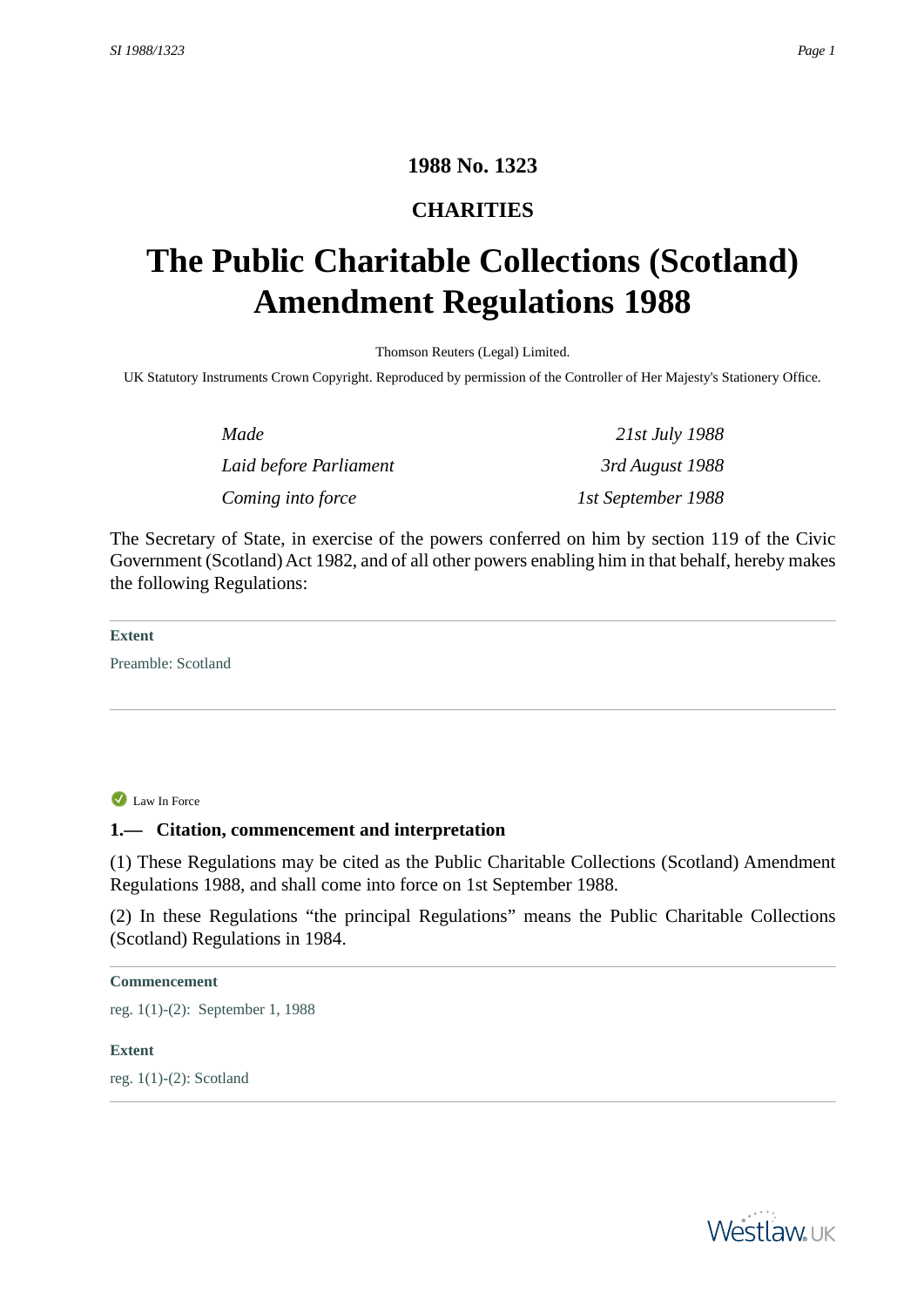## Law In Force

## **2. Opening of collecting boxes and envelopes**

In place of regulation  $10(2)(c)$  of the principal Regulations there shall be substituted the following:—

"(c) if the collection is not an envelope collection the person opening the collecting boxes shall note the number on each collecting box and, in the case of a collection not opened by an employee of a bank, shall record the amount of money in it and convey this information to the organiser.".

#### **Commencement**

reg. 2: September 1, 1988

#### **Extent**

<span id="page-1-0"></span>reg. 2: Scotland



# **3. Accounts**

In place of regulation  $11(5)(b)$  of the principal Regulations there shall be substituted the following:—

"(b) in relation to a collection which is not an envelope collection, by a list showing the distinguishing numbers of all collection boxes issued and, in the case of a collection not opened by an employee of a bank, by a list of the amounts collected in each collection box issued.".

#### **Commencement**

reg. 3: September 1, 1988

#### <span id="page-1-1"></span>**Extent**

reg. 3: Scotland

<span id="page-1-2"></span>Law In Force

*James Douglas-Hamilton* Parliamentary Under Secretary of State, Scottish Office St Andrew's House, Edinburgh

21st July 1988

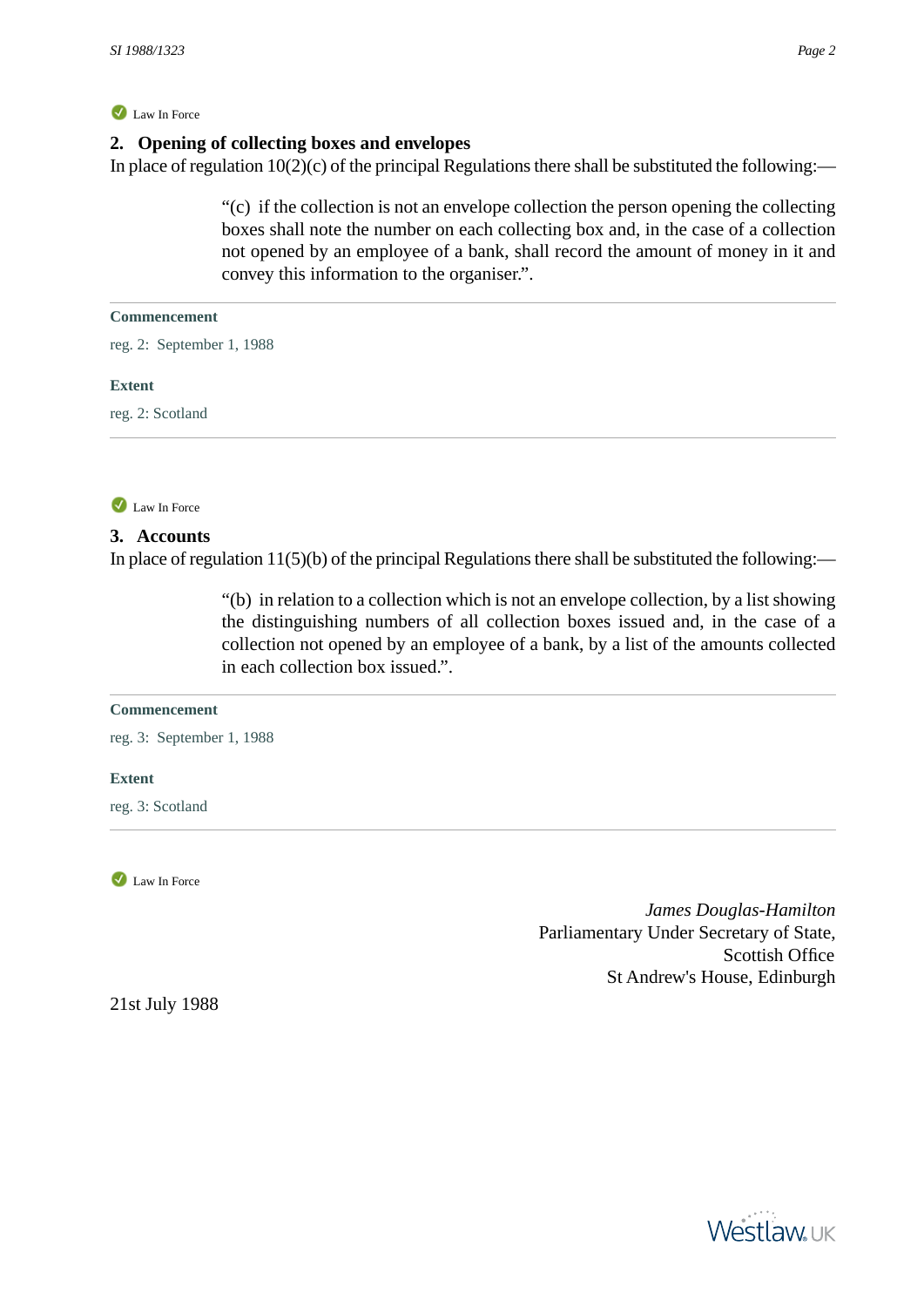## **EXPLANATORY NOTE**

*(This note is not part of the Regulations)*

<span id="page-2-0"></span>These Regulations provide for the exemption of banks from the requirement to record the contents of individual collecting boxes when opening and counting their contents on behalf of the organisers of public charitable collections.